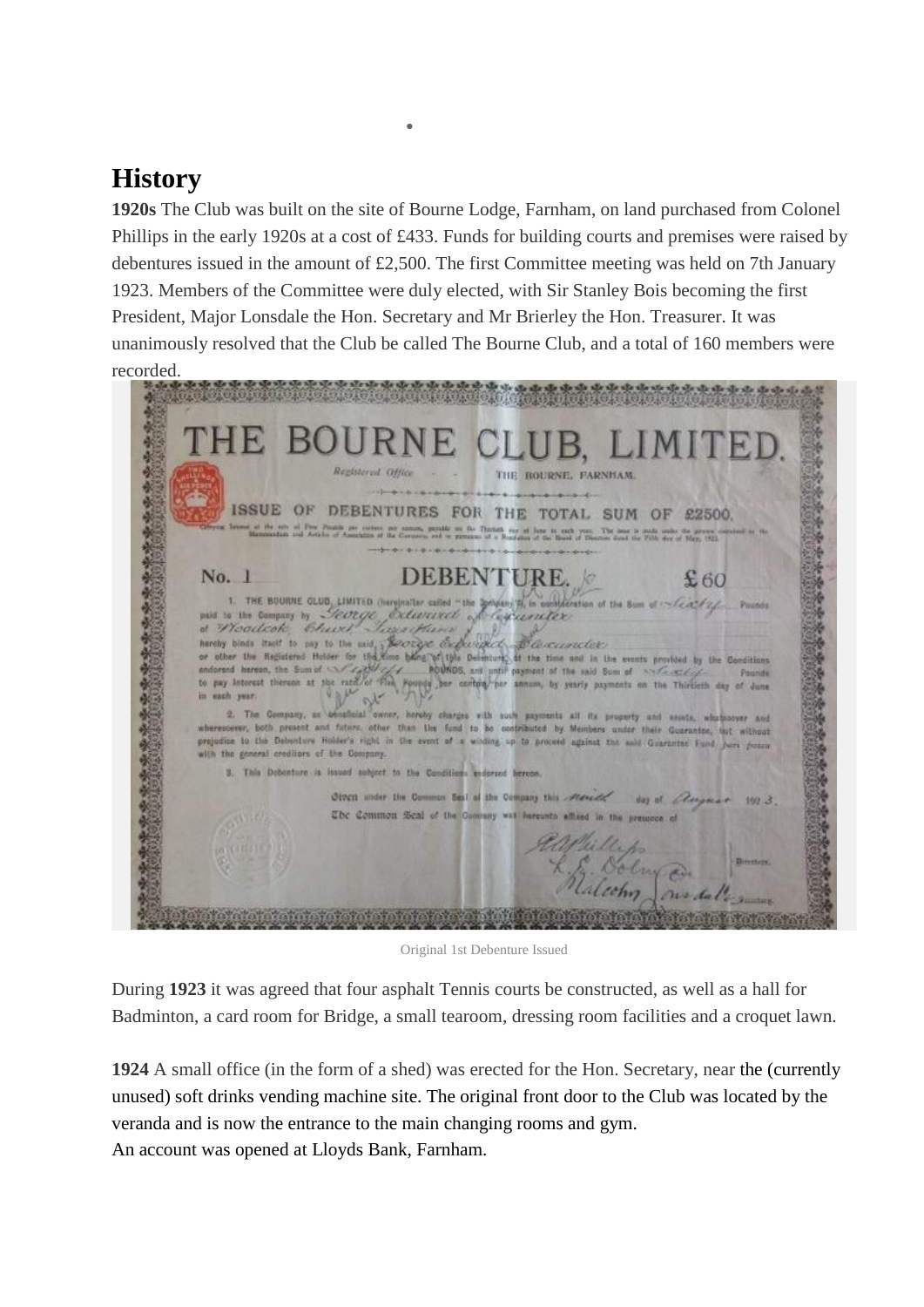Badminton was played extensively with matches arranged against other clubs in the area.

**1925** The first Tennis tournament was held.

**1927** It was agreed that since the existing asphalt was not a popular surface, two of the Tennis courts would be converted to "Fernden" courts. These courts required more maintenance, and so the services of a Steward were engaged for this purpose as well as for general Club upkeep. The Steward was paid a salary of £3 per week, with a further £10 expenses for his annual two-week holiday. Later, two further courts with a shale surface were built.

**1933** As the Bridge membership was increasing rapidly it was agreed to build a larger card room (now the existing Bridge room), and to increase the size of the tearooms and alter the cloakrooms to accommodate extra members. Discussions regarding serving teas to Bridge players were recorded during several Committee meetings, and eventually it was agreed to provide "tea, shortbread, biscuits and plum cake for a month at 9d per head".

Club activities remained little changed during the next decade, although it was recorded that no Tennis tournament took place during the Second World War.

**1946** Squash was becoming a fast-growing sport, and the first Squash court was constructed near the [site of the Indoor Sports Hall.](http://www.bourneclub.co.uk/wp-content/uploads/2011/08/squashcourts.jpg)



Original squash court built on the current (2014) gravel car park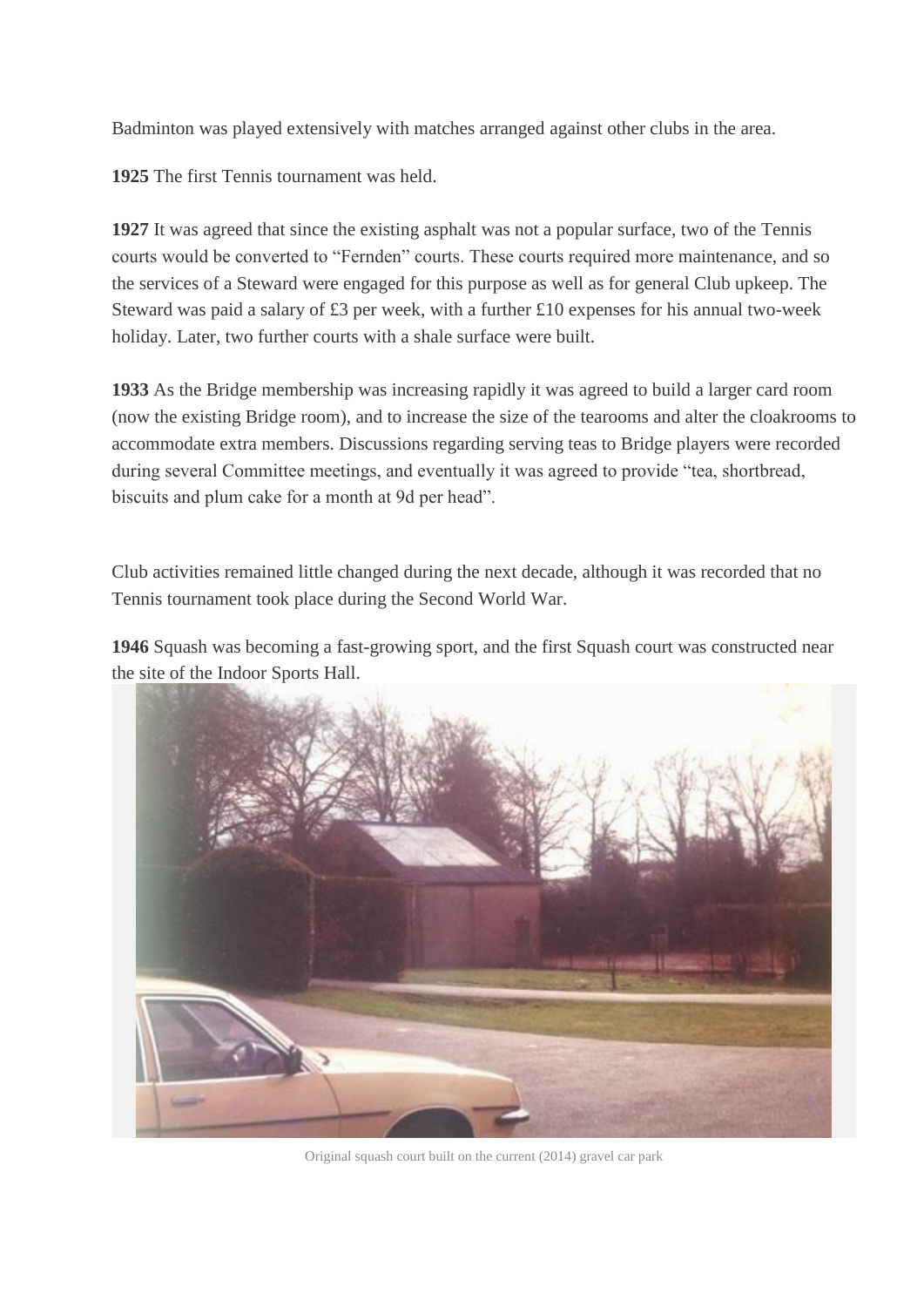Unfortunately, it was built just after the war when the materials available were not of high quality, and its maintenance reflected this. In later years, leaves and debris needed to be swept from the floor before play could commence.

**1950** Early in this year there was much debate about the under use of the Tennis courts, and in **1955** the Tennis tournament was cancelled due to lack of entries and the implications of a national rail strike. At the same time there were insufficient Badminton players to form a team. An EGM was called to decide whether to allow new members for the Squash and Badminton sections to pay a six-month membership. This was duly agreed, and in the following year this arrangement was extended to Tennis players. It was also agreed that hot water would be provided in the changing rooms. A further ruling decreed that no dogs would be allowed in the club house.

Scottish Dancing continued to take place every Friday and in 1964 The Scottish Country Dancing Club contributed to the cost of redecorating the Badminton Hall.

It was noted that the Club also decided to subscribe to a copy of Whitaker's Almanack (a reference yearbook).

**1955–1963** There is lack of information during these years - probably due to the fact that the outgoing Hon Secretary burnt a lot of the minutes; however, it is known that in **1956** local council tax fees were increased from £88 p.a. to £200 p.a. An appeal was not successful.

**1963** The Club was offered a sum of £150 for the purchase of land fronting the club to facilitate a road improvement scheme by the Farnham UDC and a close boarded fence was to be erected in place of the existing wall. Frustratingly, it took more than 2 years to complete as the contractors went into Liquidation.

This year saw a winter of extreme conditions which caused the demise of the Club's central heating system. A new oil powered system was purchased at a cost of £650. It was hoped this would reduce the Club's electricity bills as the Bridge Room had been reliant on electric heaters during this time. Sadly, however, about 5 years later the entire system again ceased to function and after lengthy discussions several new parts for the boiler were replaced at a considerable cost to the Club.

Complaints were received by the Management Committee that many members appeared to think they "could play in any sort of garb they liked". As this was considered to create a bad impression of the Club, the Hon. Secretary was instructed to put up a notice urging members to play in correct Tennis clothing.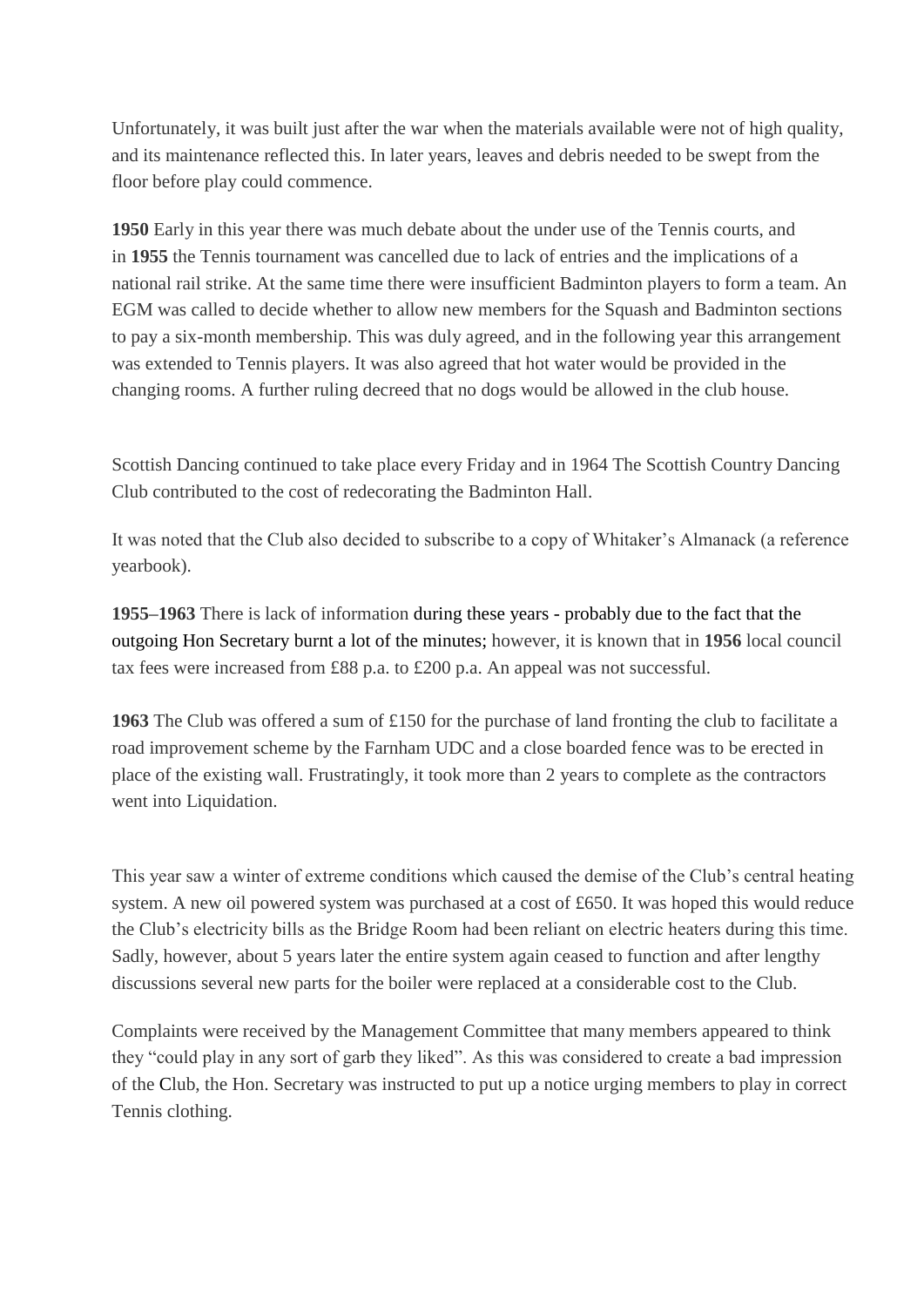Fearing a possible Capital Gains Tax in the **1965** Budget, the Management Committee recorded a present day valuation in the region of £40000.

In **1966** an EGM was called for an increase to subscriptions –

Members are notified that there will be an Extra-Ordinary General Meeting of the Club on Saturday, December 3rd, 1966, at 5.30 p.m. at which the following resolutions will be put forward for discussion and adoption. 1. That there shall be, as from the 1st January, 1967, an all round addition to the subscriptions, for adult members, of £1-1-0 per annum. 2. That the subscription for children of members, between the ages of 14-18, shall be increased from 10/6 per annum to £1-1-0. 3. That members over the age of 18 who are engaged in studies at a recognised University, School or Technical College, shall pay a subscription of £2-2-0 per annum only. (Note: This has already been the practice for some years, but needs to be incorporated in the rules.) Your Committee regrets that resolutions 1 and 2 should be necessary, but they have gone very carefully into the matter and consider that they are necessary for the satisfactory running of the Club. The new taxes imposed by the Government on the Club for the Steward and the fruit machines alone will add £140 to our costs in a full year, and, unless additional income is forthcoming, it will be impossible to carry out the extension of the changing rooms, which your Committee have in mind, and cope with the ordinary year to year expenditure on redecoration of the Club premises and upkeep of the grounds and tennis courts. The present finances of the Club are satisfactory, but it must be borne in mind that this is to a great extent due to the large amount of work done by voluntary officials, which cannot be relied upon indefinitely. It is estimated that the increase in the subscriptions, if approved, will bring in about an additional £300 per annum, which should provide sufficient revenue for some time to come. **G. F. STRINGFELLOW** HON. SECRETARY ullow **BOURNE CLUB LTD.** 

Notice of EGM to increase subscriptions

Although the Fruit Machine was a considerable help in boosting Club finances it was noted that when a new Government Tax (50%) would be introduced this would significantly reduce that income. However, the Club decided to retain the machine for a while longer.

Later in **1966** the Club accepted a proposal of a project, under the auspices of the LTA, to form a Tennis coaching school in line with others being set up over parts of the country.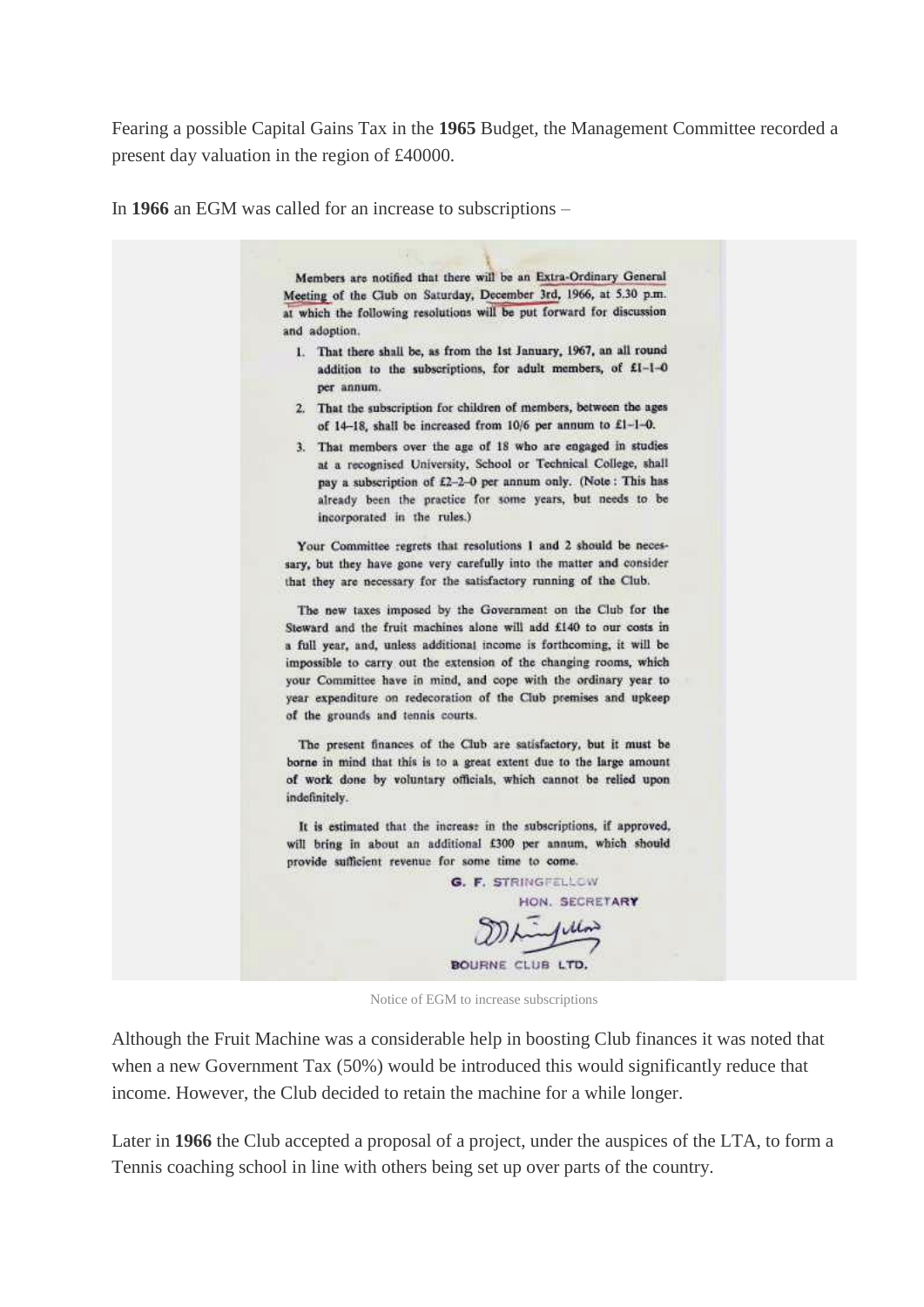**1971-72** The forward thinking of member John Alywin, an architect by profession, was instrumental in helping to take the Club forward at this time. Serious consideration was given to building a swimming pool, saunas, new Squash courts, a flat for a Caretaker and also for increasing the bar area. In order to obtain a mortgage for these improvements, all the debentures were redeemed. However, it was decided not to build the swimming pool and saunas due to their cost, although the building of a new flat for the Caretaker/Steward over the Bridge room (at a cost of £6,000) was agreed. Two new Squash courts were also to be built, and improvements were planned to the bar area.

# REVISED SUBSCRIPTIONS FOR 1972 In spite of increased subscriptions row. 1972<br>the finances of the Clincoreased subscriptions approved by you in April 1970,<br>adopted last May forecast a deficit of £332 - an improvement of £136 on the<br>1970 shortfall of £47 Provided the new rates bring in their target yield, inflation slows Provided the new rates bring in their target yield, inflation slows<br>down and further unexpected maintenance expense can be avoided, £1,500 might<br>be available in 1972 to make good the 1971 abortfull (probably, about £700)<br>a The increases are savegable to the Committee of Management consider<br>anything lower would be merely tinkoring with the basic insolate consider<br>on prosent rates. The revised subscriptions are needed simply to put our<br>heads i When faced with this latest rise in their subscription, some Members<br>may woll consider resigning. Ennest regard has been had to this threat and<br>the increases have been spreed as fuirly as possible over the various cate-<br>go gatting - now you are being asked to pay a realistic prior, no more.<br>The facilities the Club provides are in increasing local demand and<br>resignation vacanoics should soon be filled by new entrants. Inevitably, the<br>characte If you wish to submit a formal counter-proposal, it will have to be<br>a complete alternative scheme in itself bosness the officially recommended<br>plan is unlikely to prove susceptible to major encandent in detail without<br>def  $C, L, \alpha$  a value of  $C$ Chairman, Countitue of Management 1st September 1971  $0.1.0.$ <br>31/7/71

Letter explaining the need for revised subscription level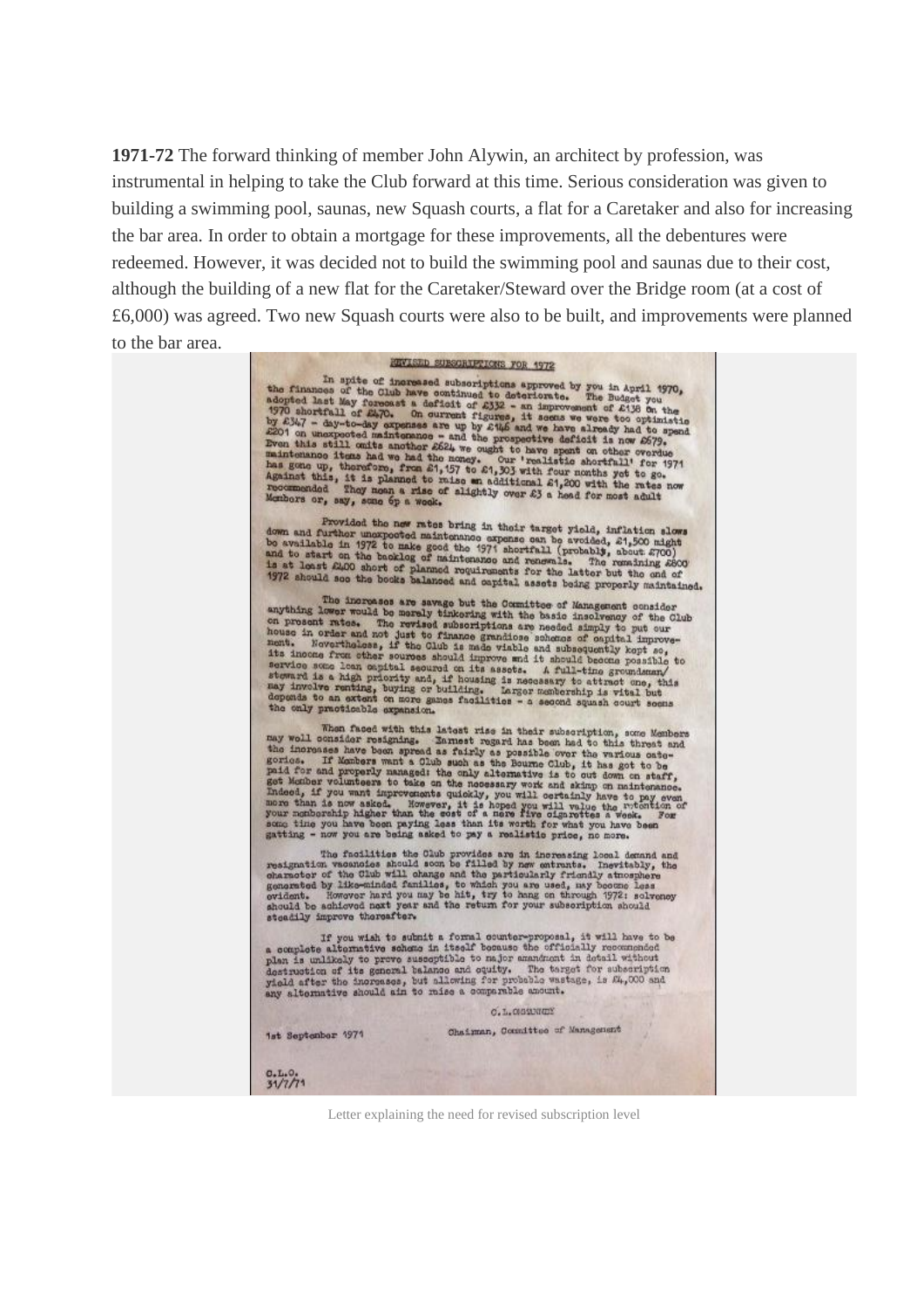It is interesting to note that at this time payment for beer and drinks by means of an "honesty saucer" was withdrawn and a secure bar was built instead, manned by the Club Steward.

Reinforced columns were installed for a snooker table to be erected in what had previously been the main bar lounge.

**1972** This year marks a milestone in the history of the Club and is the 50th anniversary of its incorporation. President, John Aylwin, recorded "*We look back gratefully to a long list of distinguished men and women who have given selflessly over the years and left us with an exceptional asset. To those people we say 'thank you and congratulations. Your efforts were not in* vain'. To keep faith with our Founders, and with ourselves, we must look forward. At the end of this *review, it is hoped this can be done with some confidence and satisfaction in what we are now attempting to do*." In celebration of 50 years, an oak sapling, now a mature tree was planted by Maj Schwabe near the corner of the indoor sports hall.

The overall number of members had increased to more than 1,000.

In **1973** Members of the Management Committee discussed membership and what the primary reasons were for the existence of the Club and an analysis was to be carried out on the following lines: (not too dissimilar to the 2014 survey carried out 40 years later.)

- 1. A breakdown of membership and why people joined the Club
- 2. Was it to be considered primarily a family and social club with sport as a second consideration
- 3. Should the sports be the main consideration
- 4. At what stage was membership saturation to be reached. If too big it became impersonal
- 5. Should all playing members be encouraged to play games irrespective of standard
- 6. Were the wishes of the majority of the members being carried out and did the views of various Committees represent the views of the members, and were the Committee in touch with members and their ideas

▪

**1978** This year saw the building of two more Squash courts. Plans for both courts were drawn up by Michael Buckingham on a voluntary basis. Lighting for the courts was via meters at a cost of 10p for 45 minutes.

The annual firework display continued to be a huge success.

In the early **1980**s, the vexed issue of a new ladies' changing room began to cause controversy and financial dilemma – a state of affairs that was to rumble on for a number of years. The existing ladies' facilities in the club house were unsuitable due to their cramped size (only one shower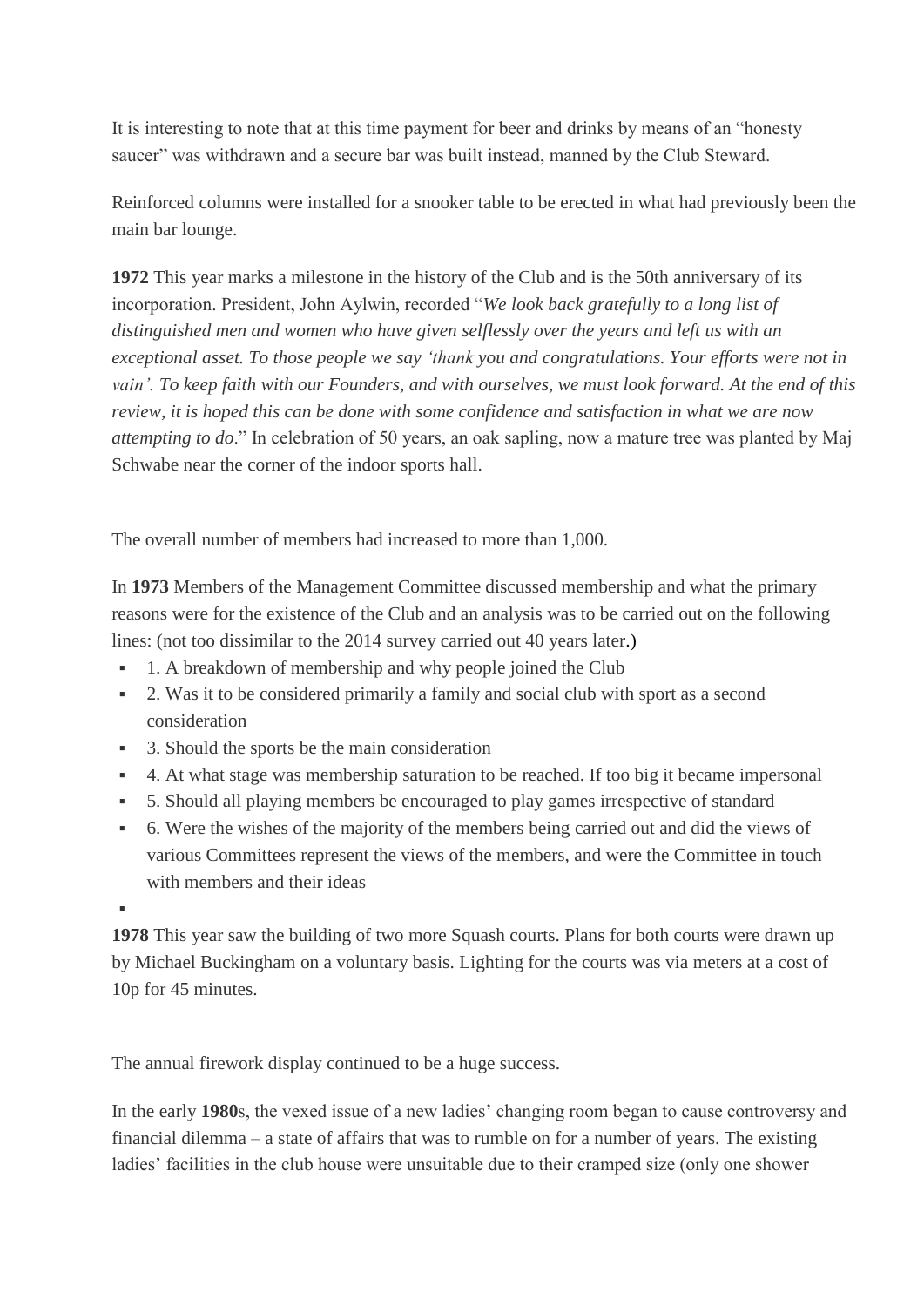cubicle), insufficient hot water and frequent incursions by Bridge players keen to share the same facilities. It was reported: "Beware any lady trying to shower during a Bridge session – the charge of the walking stick brigade during the interval was more dangerous than a battalion of Panzers." Also in the early 1980s consideration was given to building an indoor Tennis court in place of one of the shale courts and to building a new bar lounge and office alongside the old Badminton hall. After much research it was found that the original, single Badminton court was the most utilised facility in the Club. Therefore any new indoor facility needed to cater for both Badminton and Tennis. Further research was carried out to decide on the ideal court surface, and to this end Richard Potter and Rob Barber spent a happy weekend touring the Netherlands and Belgium visiting various clubs. Badminton requires a smooth surface, while Tennis needs a rougher surface in order to slow the ball down. Eventually a compromise was reached which, although not absolutely perfect for either sport, did allow the indoor facility to be fully utilised.

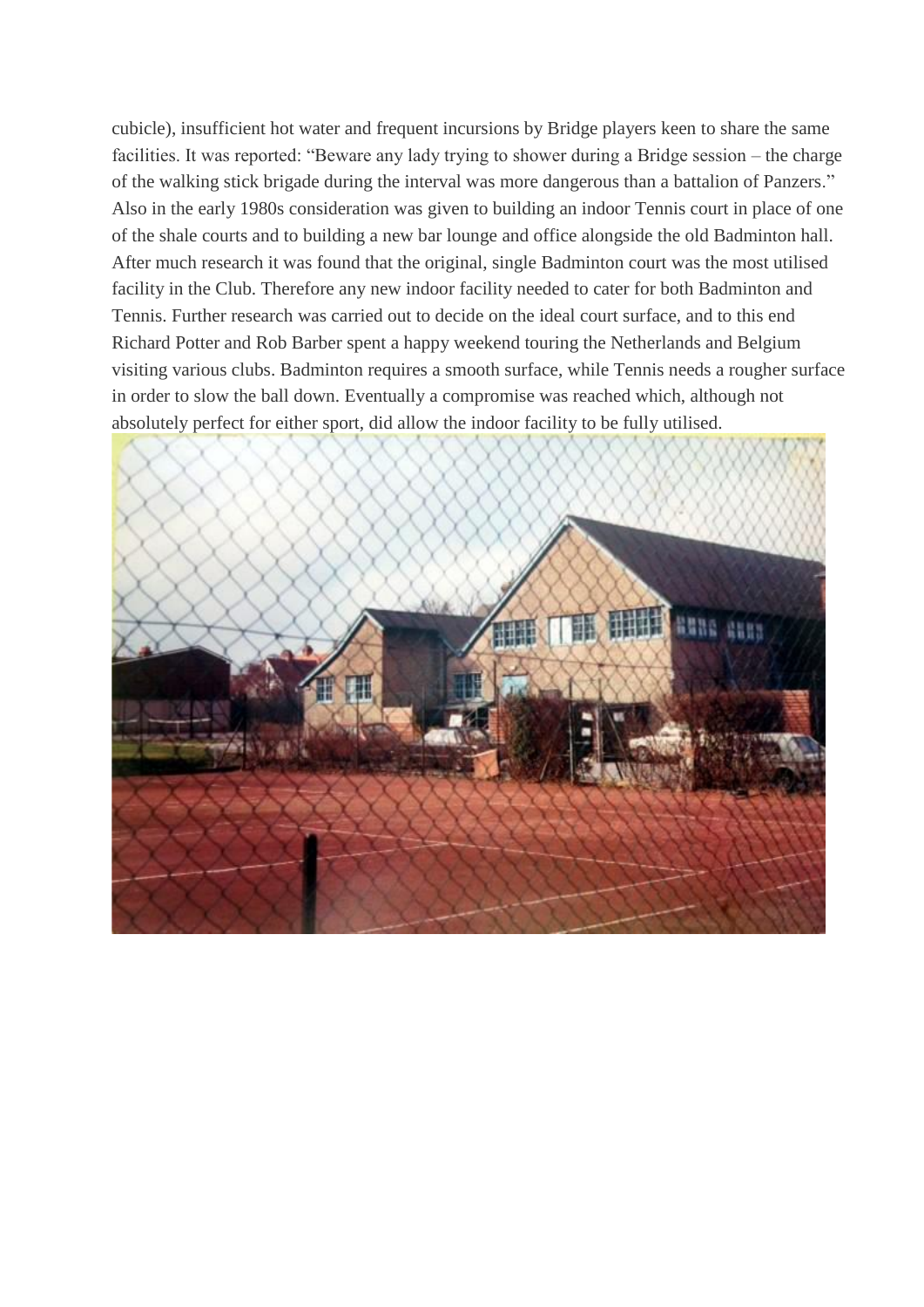

View of Old Hall, Bridge room and Steward's flat



Construction of sports hall and new lounge, office and entrance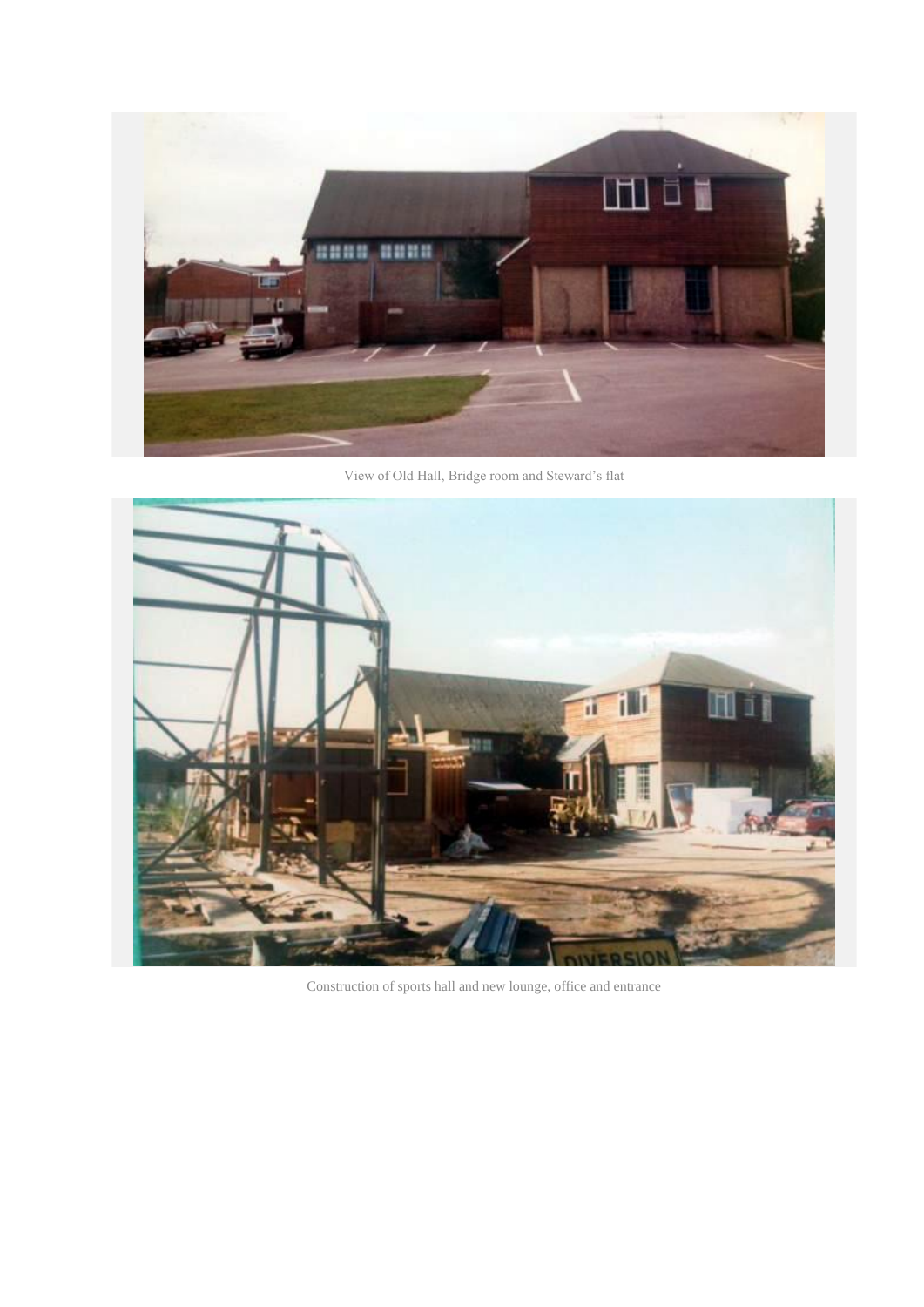

Construction of the new sports hall



Construction of the new sports hall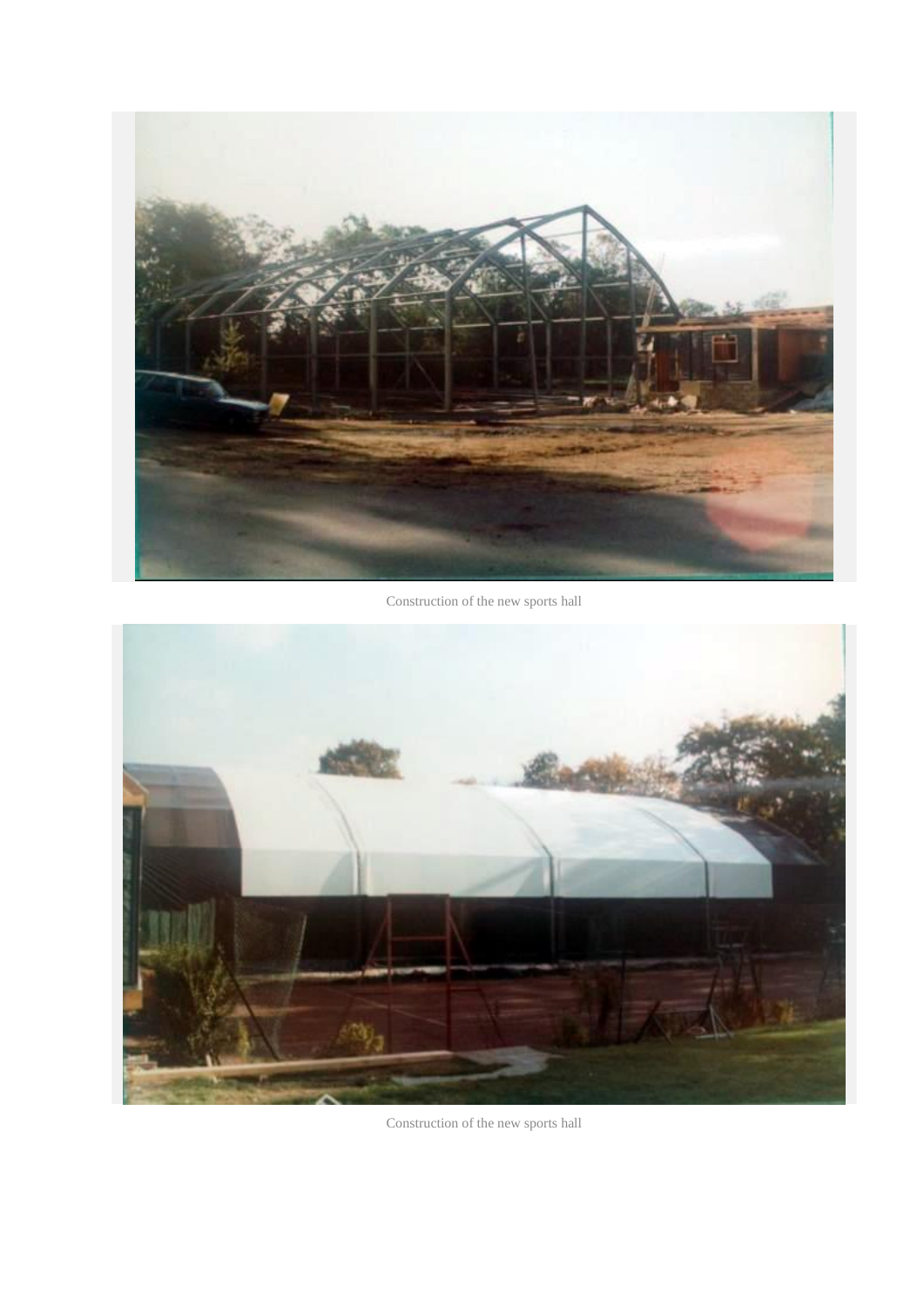

Insulation going into the floor of the new lounge

The creation of the indoor court (or Indoor Sports Hall as it is now known), new bar lounge and office involved unstinting input by Michael Buckingham, who volunteered to draw up the plans and project manage the entire scheme. He was helped in this endeavour by Ian Rae and a team of volunteers.

This project was completed in **1983** with the aid of a grant of £6,000 from the Sports Council and a smaller amount from Farnham Sports Council, with plaques displayed recognising these contributions.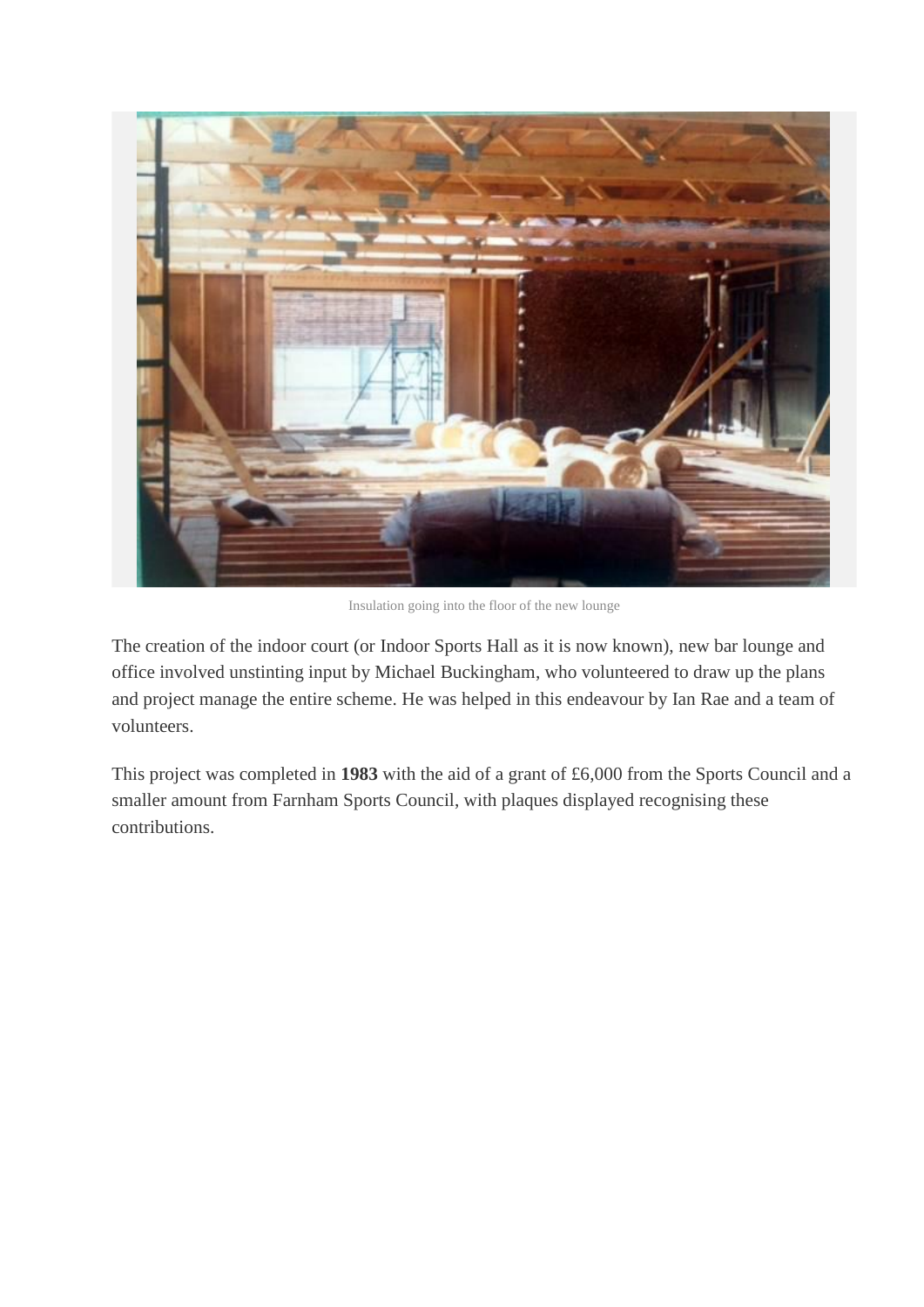

# This facility has been grant-aided by The Sports Council



The Sports Hall and Club Room were completed in December 1983. The management of this project was undertaken by a Building Committee under the direction of Michael Buckingham.

The increased facilities helped the membership grow to 1,600. Demand for social activities also grew. These included a Sports & Leisure Wear Fashion Show, a visit to Hascombe Vineyard, Beaujolais Nouveau Evenings, Burns Nights and Race Nights, Brain of the Bourne, and Christmas Eve Carols with music provided by our own Bourne Buskers and a traditional visit from Father Christmas. The '100' club continued to flourish. New Year's Eve Dances usually sold out within hours of release of tickets. Nearly all these events were organised by Nicol Beard, Carol May or Malcolm Kerry.

The annual 4Sports competition continued to be a popular event. The club also formed a Hockey team, whose fixtures included one against Bordon Officers Club, and a Bourne Cricket X1 with matches played against Tilford X1.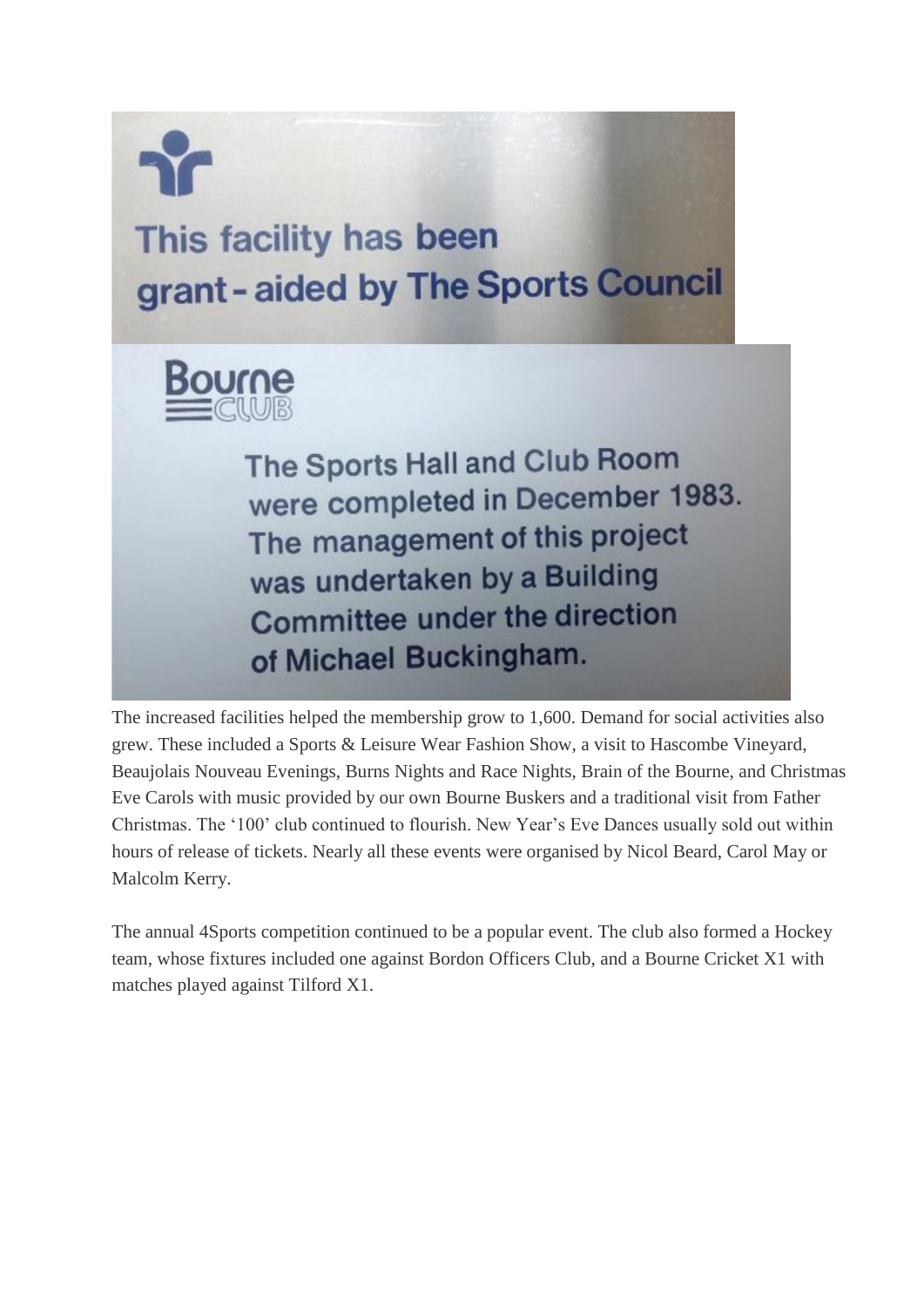

Masked Ball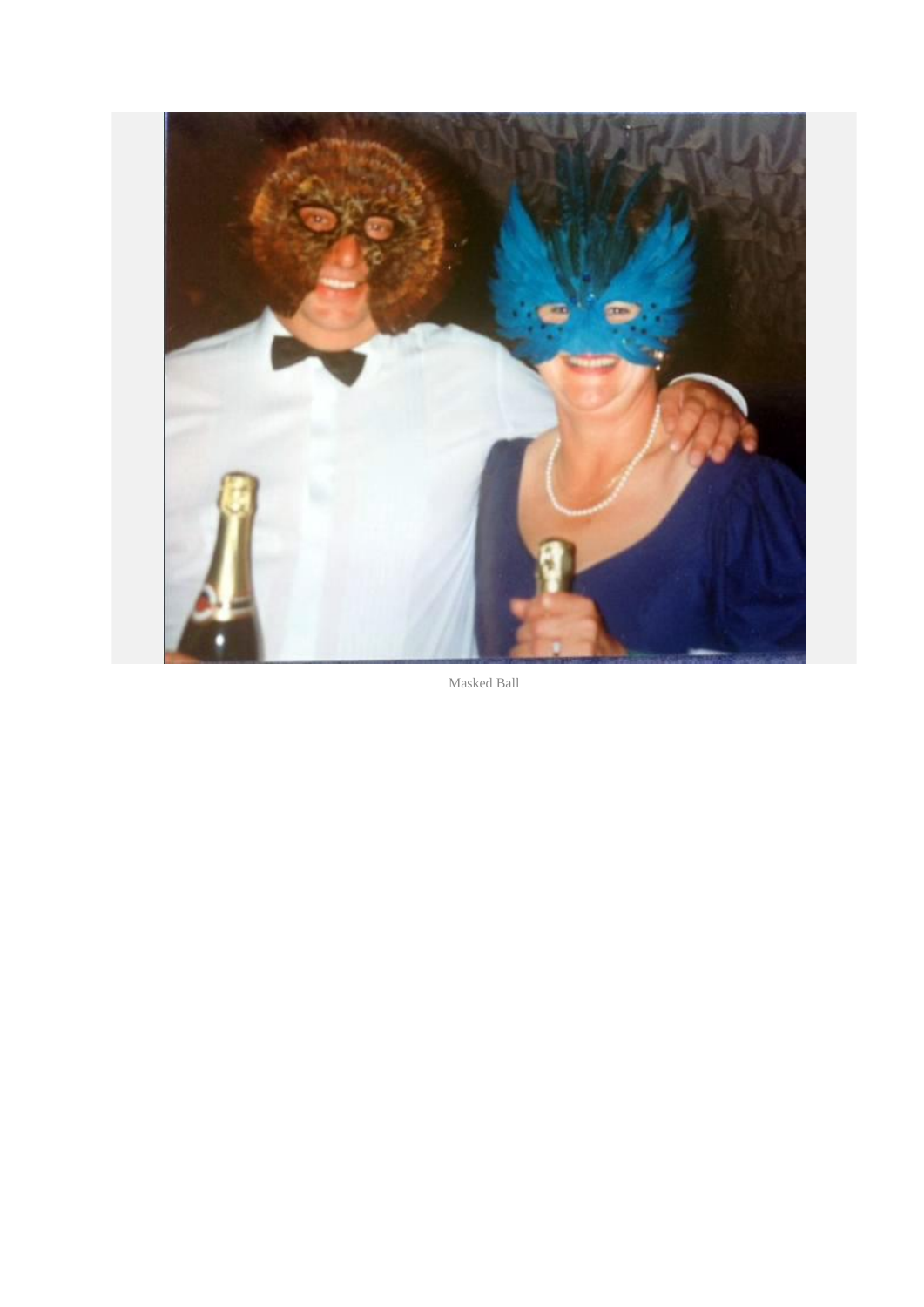

Burns Night

**1984** In his annual report Geoff Ball, President, wrote that The Club had a reputation for being somewhat aloof and unfriendly, and maybe such criticism had been justified in the past. However, he could now report with the confidence of first-hand experience that over the last few years it had provided good, varied facilities at reasonable prices in a friendly and relaxed atmosphere.

**1985** The Club entered the computer era, purchasing an Apricot operating system computer to record the membership and, later, the accounts. It now no longer required a Ready Reckoner for its business! However, after a few years this operating system was superseded by the more popular Microsoft operating system. The Club's computer systems were maintained voluntarily by club member Brian Sexton.

**1986** The first lady President, Sally Hall, was elected.

**1987** The first set of Tennis floodlights were installed on Court 5.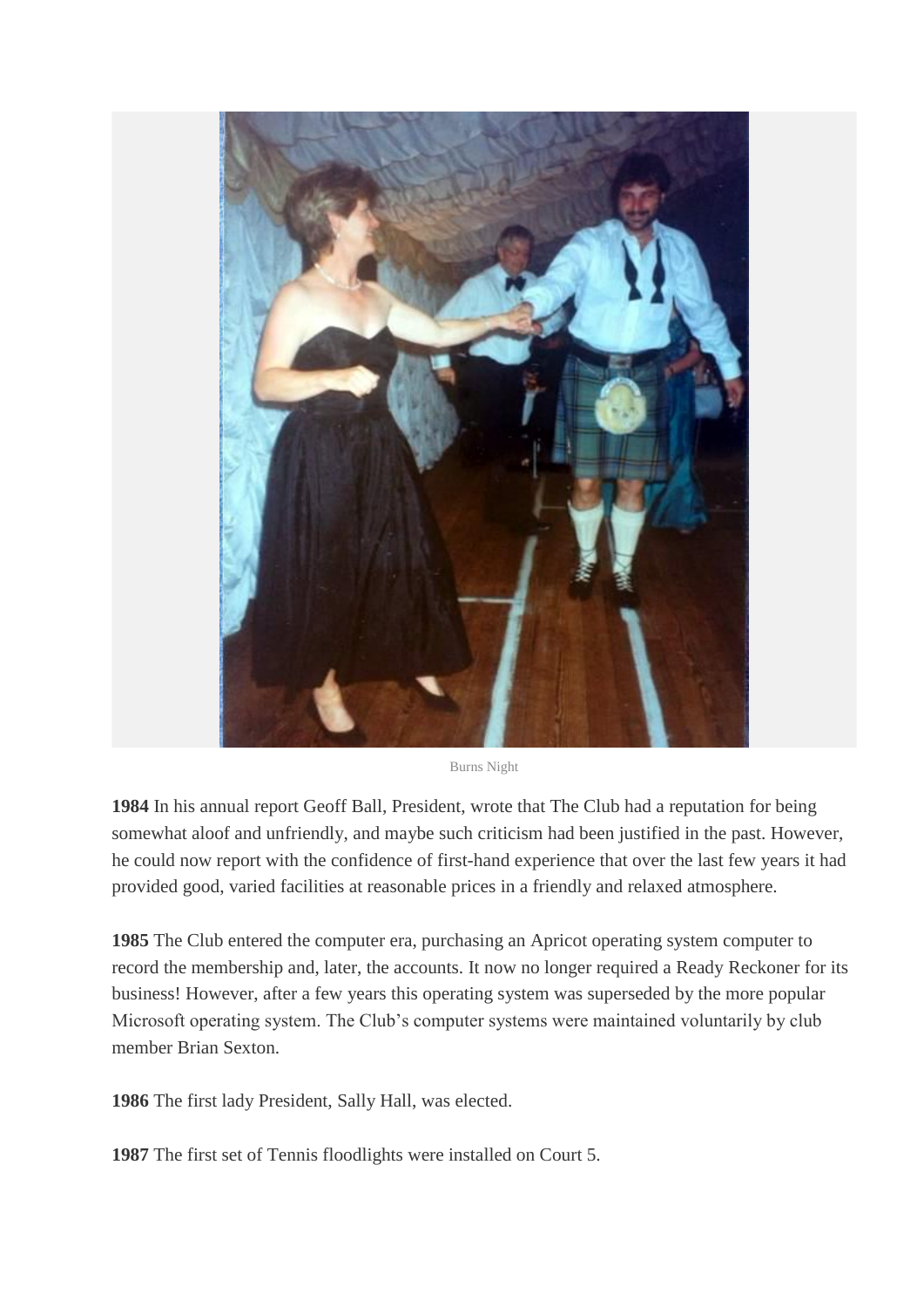**1988** The new ladies' changing rooms were eventually completed on a site alongside the Squash courts affectionately known as the Bramble Patch.

**Late 1980s–mid 1990s** The economy was in recession, which caused serious financial difficulties for the Club. Bank interest rates soared to 17% (plus 3% over base rate for the mortgage). Due to the requirement for deeper than planned excavations for the Indoor Sports Hall, the costs were a crippling £25,000 over budget. By 1995 membership numbers had fallen to under 1,000. It can be noted that without the wise financial stewardship of Gordon Mitchell, Financial Director, the Club may not have survived this period.

The Club cut back on a number of proposed projects and was managed by a host of dedicated volunteers who helped with ground maintenance, club house decoration and other requirements. Subscriptions were even paid in advance to facilitate cash flow. The Club then received some good news: Customs and Excise, under a European directive, resolved that membership for playing sport should not be VAT rated. As a result the Club received a very welcome rebate of around £80,000. However, Customs and Excise could not be convinced that Bridge was a "sport of the mind" and should also be zero rated.

**1990** After much debate, Tennis courts fees were introduced at 40p per hour. A fitness room was installed in place of the old sports bar. Two more Tennis courts were floodlit, with the remaining two Tennis courts floodlit in l993. To ease the congestion of the car park, Tennis court timings were staggered, and court numbers were switched - i.e. Tennis courts 1 and 2 became known as courts 3 and 4. These and court 5 were the artificial grass surface and could be booked on the hour, the remaining courts 1 and 2 on the half hour.

**1993–1994** Around **1993**, Bridge, which had been played at the Club for many years, was in decline. In **1994** Bill Friggens introduced Duplicate Bridge, and over the next few years numbers increased again. Duplicate, Rubber and Chicago Bridge were all played at the Club.

**1995** Around this time the Bridge section became affiliated to the English Bridge Union (and therefore also to the Surrey County Bridge Association) and took part in various national and county Bridge events and competitions.

**1996** Various high-level players came to the Club to give Bridge seminars, and were impressed by the Club facilities and hospitality. For example:

"*Recently, I had the honour of opening new premises for a bridge club. The Bourne Club, in Farnham, Surrey, treated my wife and myself as celebrities, and made it a wonderful day. We stayed on after the ribbon-cutting ceremony …*"

**Tony Forrester, The Daily Telegraph, 3 February 1996**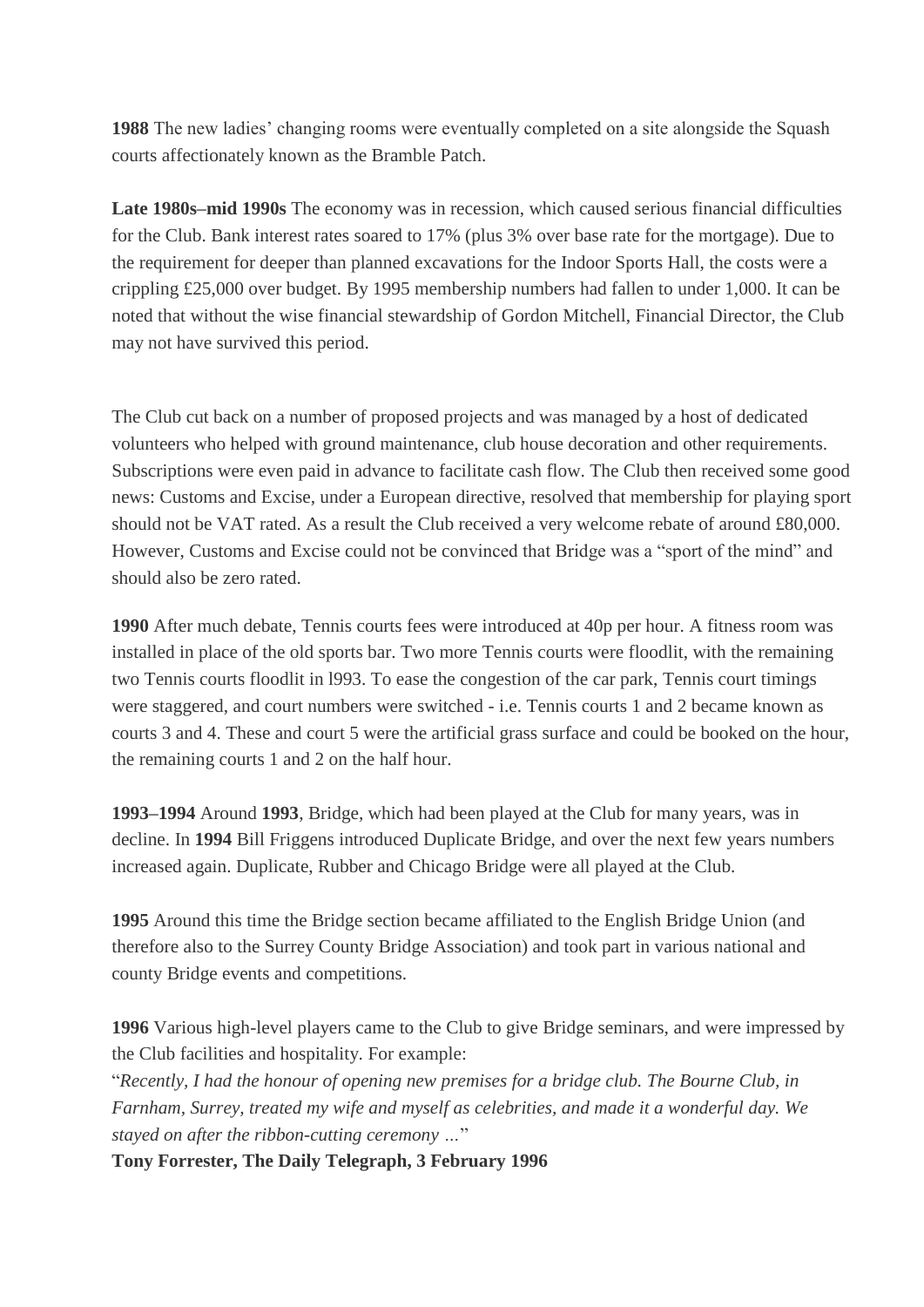#### "*My visit to The Bourne Club was one of the highlights of this world tour …*" **Ron Klinger, July 1996**

**1997** Following the refurbishment of the Old Hall, and investment by the Club in more furniture, the Bridge Section adopted it as their venue, increasing available space and numbers. The members' list was reopened, but soon afterwards was closed again due to oversubscription.

**1998** A Friday evening Off Peak Bridge Section was formed. Also in this year a Bridge charity lunch, organised by members across all the sections in aid of Phyllis Tuckwell Hospice, was introduced and has been run most years since.

**1999** Nancy Beament, a Tennis and Bridge playing member for many years, died and bequeathed some money to the Club. The Bridge section used its share to buy a silver salver and started the annual Nancy Beament Champion Pairs Competition, the winners of which appear on the honours board in the Bridge room. The Tennis section purchased a garden seat in her memory. Duplicate Bridge sessions currently (2014) attract up to 72 players.

**2000** After a bumpy ride during the previous decade, the Club entered the 21st Century: financial confidence returned and the Club climbed back rapidly to the flourishing position it had enjoyed during earlier times.

**2011** In the first part of 2011 the Club embarked on an ambitious and extensive redecoration of the entrance lobby, offices, bar and lounge. As one might imagine, this caused considerable upheaval while the work was being carried out. The office was relocated temporarily to the snooker room, and at times short-term diversions and changes to access were necessary for members. However, the work was finished on schedule, and celebrated with a grand reopening party and barbecue. This was attended by many Club members, as well as by the local MP Jeremy Hunt (then Secretary of State for Culture, Media and Sport) and the sports presenter Garry Richardson.

**2016** In April of this year the Club opened its new, purpose built air-conditioned Gym, utilizing the space occupied by the old gym/fitness room and the snooker room. Losing the snooker room was not universally welcome, and a petition was raised to object to the loss, but to no avail. However, the Gym has proved to be a popular asset and has done much to boost membership, especially among younger members. The Club also offers specialist one-to-one training and fitness in the Gym, as well as members working through their own regimes on a variety of state of the art equipment.

**2017** This year saw the arrival of the Bubble – an all-weather cover that is erected over courts 1 and 2 in the autumn and then taken down again the following spring. The presence of the Bubble means that Tennis can be played on these two courts whatever the weather.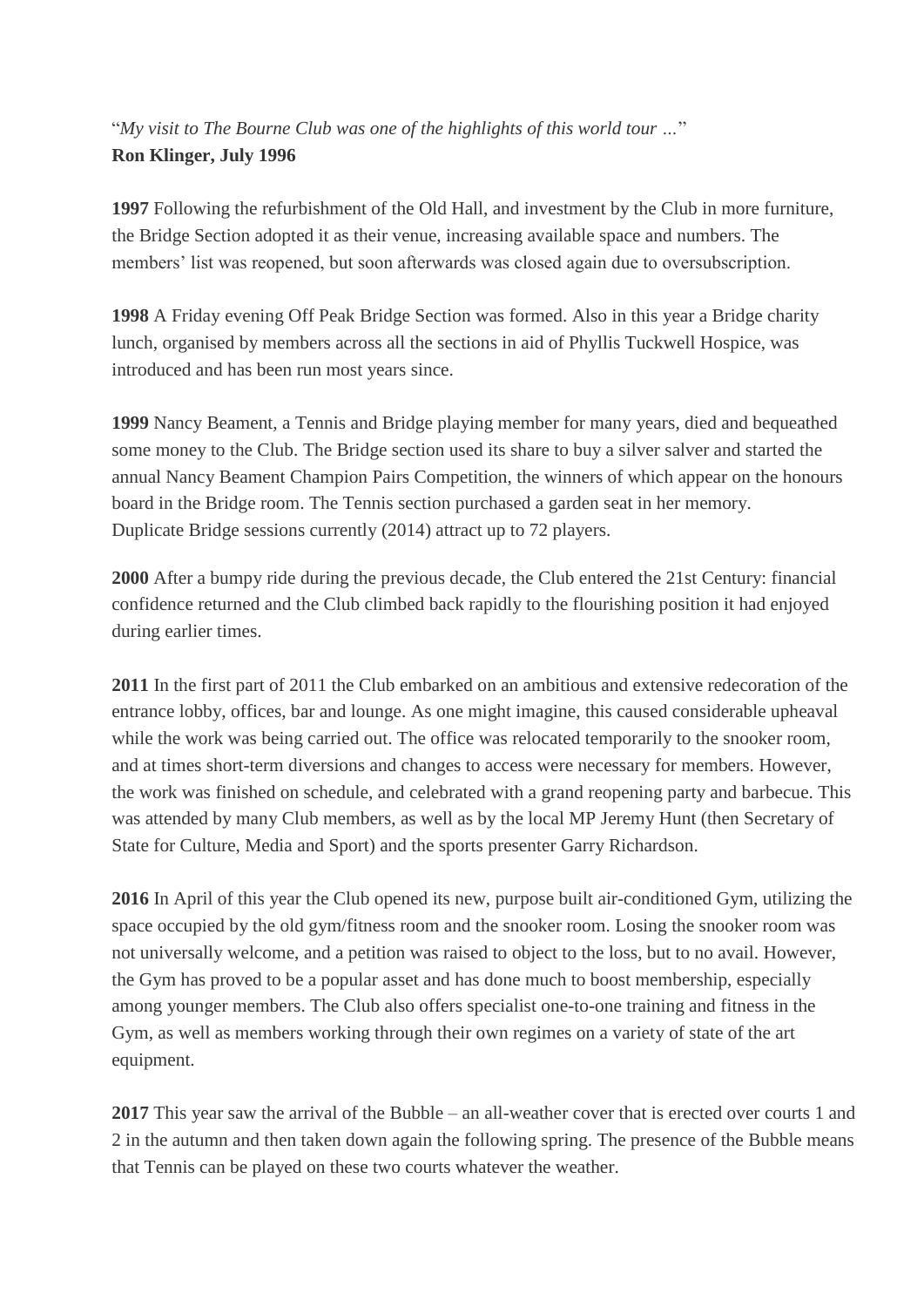#### **Ongoing Improvements**

The Club has a policy of constant improvement and renewal, as funds allow. This has seen for example, a refurbishment of the lounge in 2018; improvements to the squash courts; new, bigger dehumidifiers in the Indoor Sports Hall; laminate flooring in the Bridge Room.

Tennis court surfaces have changed constantly with the demand for newer and improved coverings. Asphalt and shale changed to sand-filled artificial grass and sand-filled carpet, which in turn was replaced by an acrylic surface.

#### **Other Activities at the Club**

Over 90 years we have witnessed the rise and demise of different sections within the Club (reflecting national trends), yet as a multisport club we have successfully carried each other through the difficult times and survive as a thriving and unique sports venue in the area. Currently (2019), membership stands at about 1400 members.

The year 2011 saw the formation of the Wine Society, now a regular and popular event at which members have an opportunity to sample excellent wines from all over the world, with expert knowledge imparted by "Wine Educator", Nina Cerullo.

Other activities at the Club now include regular sessions of Pilates, Yoga and fitness classes such as Zumba. These are available to both members and non members.

Pickleball, a sort of cross between tennis and table tennis, is a newly introduced sport at the Club.

In addition to the sports facilities, the Club continues to provide social events, including Quiz Nights, Comedy Nights, Christmas Parties and Open Days, which are always well attended.

#### **Members' Achievements**

A brief history of the Club would be incomplete without a mention of some of the many members who have enjoyed considerable success at their chosen sport over the years. These include:

#### **Badminton**

Tom Potter, a stalwart of the section during the 1960s, 1970s and 1980s, was a Hampshire county player. The Bourne Club trophy board has three generations of the Potter family in the Men's Doubles: Tom, his son Richard and grandson Philip.

Paul Matthews was a Club member and Surrey county player in the late 1960s and ranked in the England Top Ten.

The Bourne Club Badminton Team won the inaugural Guildford Tournament in the early 1980s.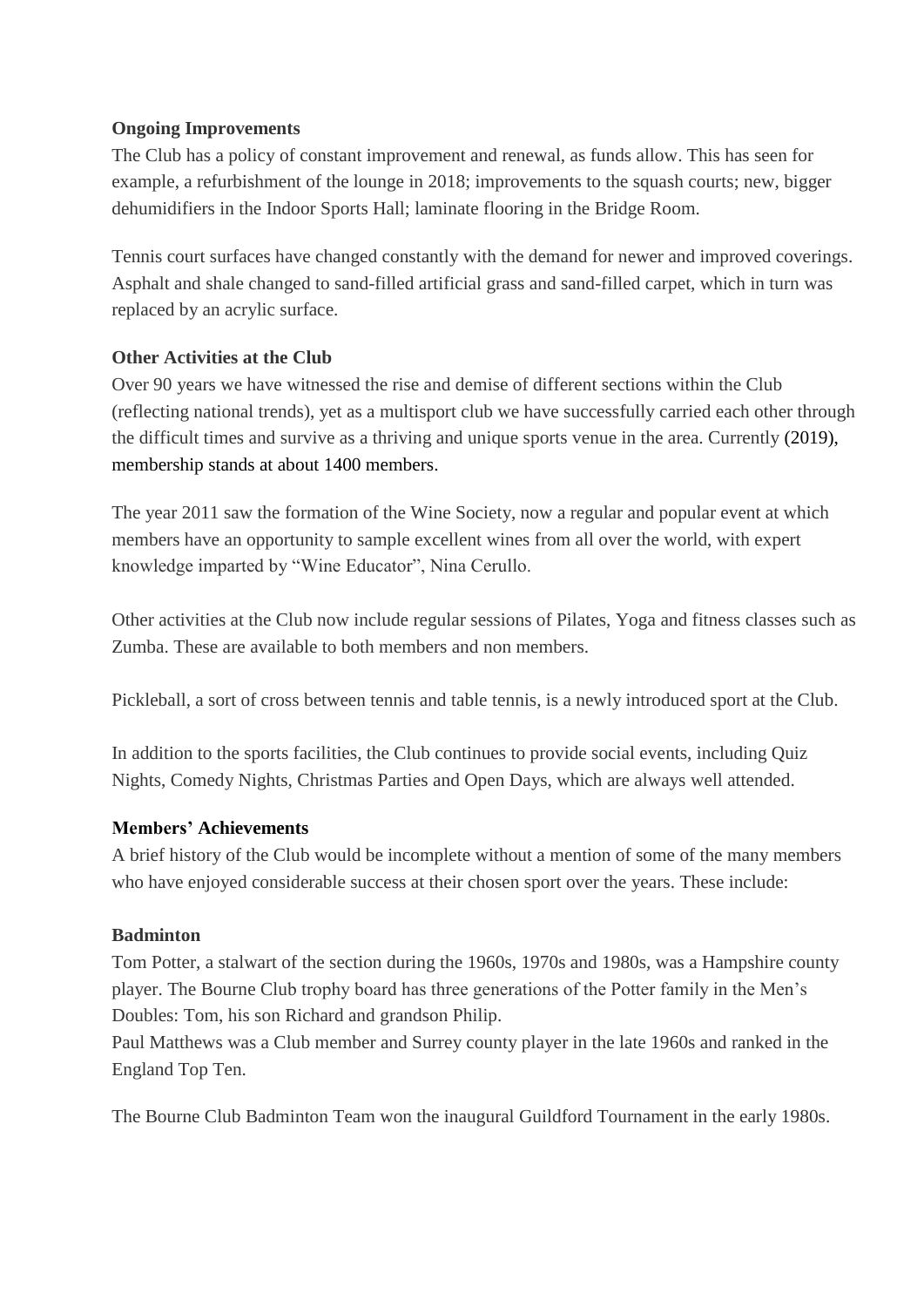#### **Bridge**

The Club's most successful player is Wendy Miller, who is a Premier Life Master (EBU).

#### **Squash**

Allan Davison was Surrey County Closed Over 55s Champion 2010. He represented Surrey in the Inter Counties Tournament in the Over 55s and Over 60s age groups. John Hayman took up Squash refereeing in about 1988, progressing to a tournament grade official in 1991. He was selected as one of the Referees/Markers for the Commonwealth Games in Manchester in 2002, his highlight being picked as Marker for the Ladies Doubles final. He continued active refereeing in the South of England until 2013.

Steve Jackson's achievements include being captain of Surrey over 35s, Over 45s, Over 55s and Over 60s, several Individual Surrey Closed Titles and being a World Squash Championship 2012 Over 60s quarter finalist. He won the Farnham Sports Personality Award in 2001 and represented England in Home International's Over 50s in 2003.

Trevor Wilkinson has excelled at Squash, Racketball and Tennis. His extensive Squash achievements include:

Being Captain and player in various Over 45 and Over 55 teams, along the way winning titles such as the SRA National County Championship from 1994–99, The Vets Squash Rackets Club of Great Britain Inter Club Tournament from 1992–96, and the England Squash national County Championships in 2003–04, 2004–05 and 2007–08.

On the international stage, Trevor was winner of the Pringle World Masters Men's Doubles Squash Championships (partnered by John Perrot) in 1993. He also represented England in the Men's Over 50s Home Internationals from 1997–99, gaining nine caps for England. He won the Men's Over 55 British Open Championships in 2002 and was England captain of the victorious Men's Over 55 Home International Team in 2003. Other achievements include being selected for England in the Men's Over 60s Home Internationals in 2008. Trevor has also played competitive international Squash in South Africa and the USA.

He was joint winner of the Farnham Sports Advisory Council Sports Personality of the Year 1996- 7 (along with a young Jonny Wilkinson) and was awarded the Borough of Waverley Sports Personality of the Year 1997-8.

#### **Table Tennis**

The team was formed around 2003 by Colin Briars. In the second year of entering, the team won Division 4 of the Aldershot League, and followed that by winning Division 3. By now the section also had a second team, which won Division 4 League and Cup in 2006–7. They went on to win the Division 3 Cup in 2007–8 and 2009–10, finishing second in the league. The first team meanwhile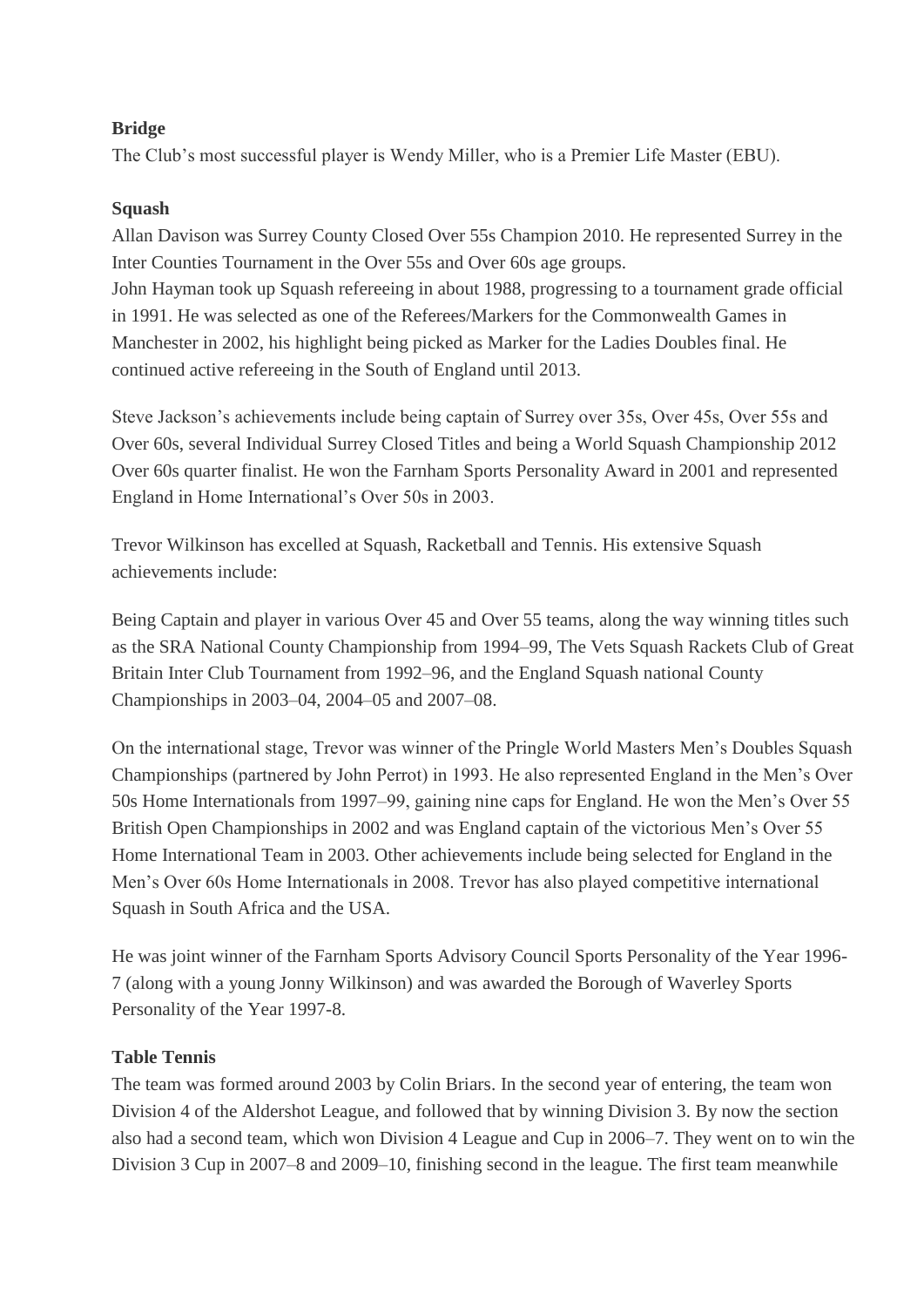remained mid-table in Division 2. The teams dropped out of the leagues in 2010–11, due to lack of players.

#### **Tennis**

In 2012 Barbara Awbery represented Wales Over 55s and played the Home International tournament. In 2013 she was ranked number 5 in the UK over 60s and reached number 65 in world rankings. She won the Woking Singles Over 60s and reached the semi-finals in the Doubles at Wimbledon. Barbara also played hockey for Wales, represented her country at athletics [800 metres] and played soccer for Sussex.

Daniel Cochrane started playing Tennis at three years of age. He represented Hampshire from the age of nine and won many of the County Championships between 2002 and 2010. He represented Great Britain at the age of 10, when he was taken to the Cirque C'Ete, France, by the LTA. Interestingly, British player Heather Watson was on the same circuit. He has represented England in the Home Nations Championships against Wales, Scotland and Ireland. At the age of 18 he played in the Junior Wimbledon Championships and gained his first ATP ranking point in September 2010. He represented Great Britain twice in the World University Games (the second biggest multisport event in the world) and carried the Union Flag at the opening ceremony in Kazan 2013. Currently (2014), Daniel plays for the Men's Hampshire County team.

Veronica Ferguson, who introduced Short Tennis to the Bourne Club, was elected to Surrey LTA Council, and is now Hon. Vice President of Surrey LTA; she was awarded the Farnham Sports Personality Award in 1992.

Alex Hughes has played county, regional and national tennis.

Trevor Wilkinson was Winchester Boys singles under 16s winner in 1963. In the same year he also won the Under 16s Mixed Doubles and the Eastbourne (on grass) Under 16s for Boys

Among Rosemary Wilson's many triumphs are inclusion in both England's and Great Britain's Over 60s teams and reaching the quarter finals in the World Individual Championships in 2011. In 2012 she both captained the England Ladies Over 60s team in the Four Nations competition and won the Farnham Sports Personality Award.

| 1920-24 | <b>Sir Stanley Bois</b> |
|---------|-------------------------|
| 1924-26 | Brig. Gen. F. Baylay    |
| 1926–28 | Col. G. Phillips        |
| 1928-30 | F. C. Potter            |
| $1930-$ | L. E. Dollman           |

#### **Bourne Club Presidents**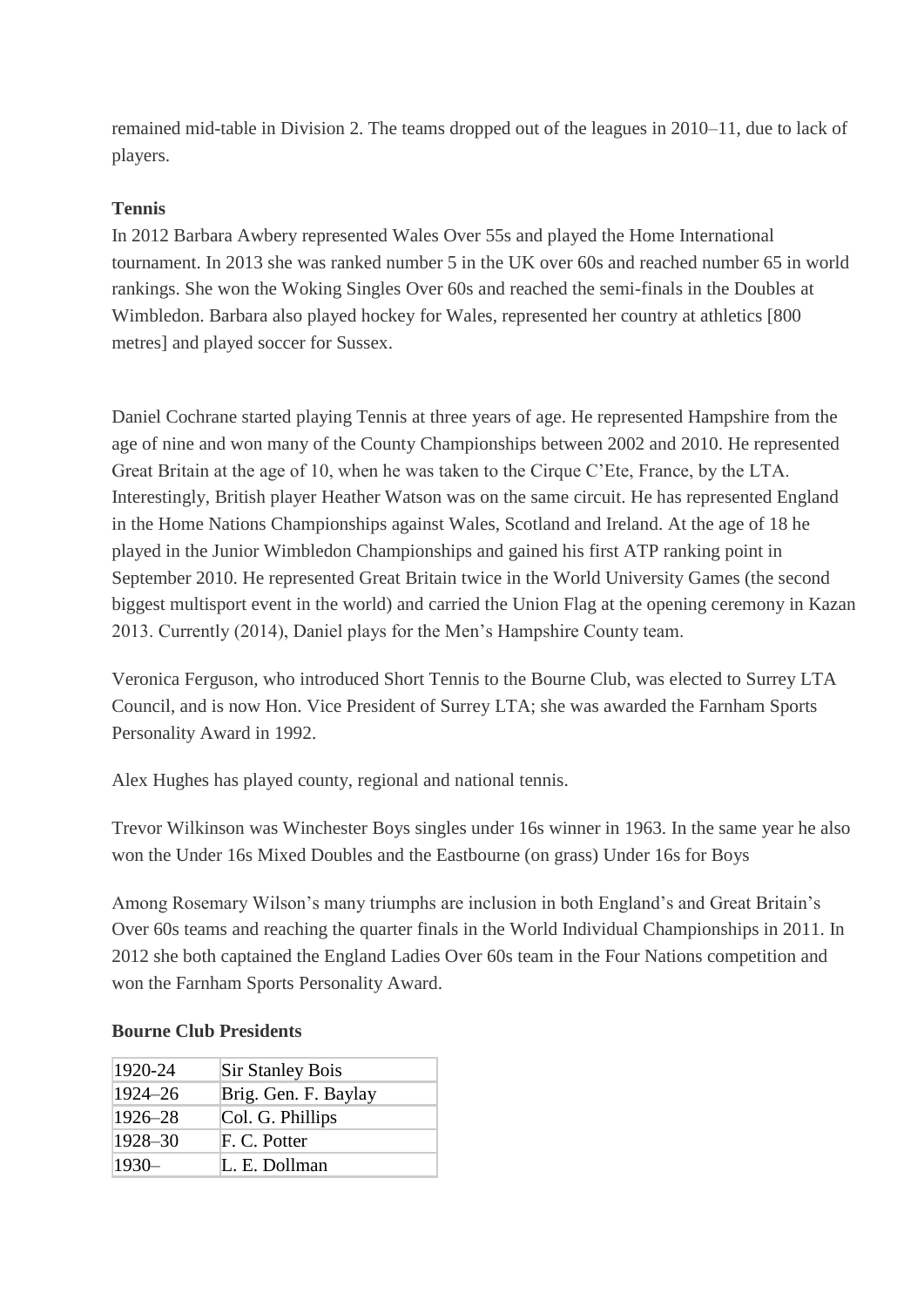| - 1949      | <b>Sir Arthur Boyce</b> |
|-------------|-------------------------|
| 1949-56     | G. W. Hatch             |
| 1956-63     | C. T. Gooch             |
| 1963-70     | Maj. A. G. Schwabe      |
| 1970-72     | Lt. Col. C. Ommanney    |
| 1972-74     | J. M. Aylwin            |
| 1974-76     | M. H. G. Holmes         |
| 1976-80     | D. R. Reeves            |
| 1980-82     | L. W. Pownall           |
| 1982-84     | C. R. Brighton          |
| 1984-86     | G. D. Ball              |
| 1986-88     | Mrs S. J. Hall          |
| 1988-91     | C. H. Mansell           |
| 1991-95     | R. A. Barber            |
| 1995-99     | D. J. Coker             |
| 1999-2001   | J. C. Mitchell          |
| $2001 - 03$ | Mrs J. Macland          |
| $2003 - 07$ | P. Hornsby              |
| $2007 - 11$ | A. Walker               |
| 2011–13     | <b>Anne Browne</b>      |
| $2013 - 15$ | Kiki Bosi               |
| 2015-17     | D. Carew-Jones          |
| 2017-19     | M. Browne               |
| 2019-       | <b>Jane Elliott</b>     |

### **Bourne Club Coaches**

#### **Badminton**

The most noticeable Badminton junior coaches during 1960s, 70s and 80s were Tom and Marjorie Potter. Marjorie was known as "Mum". She and Tom travelled to all the venues with the junior team onboard in their camper van. Tony, their Bedlington Terrier, always accompanied them, sitting in prime position on the dashboard.

When the Potters retired, Alan Maybe and Angela Grannell continued their sterling work.

More recently, Adam Sturt has been carrying out the coaching.

#### **Squash**

The organisation and coaching of the junior teams was initially carried out by volunteers John Jeffery and Ken Hounsham.

The first paid coach was Martin Sterio. Gary Hales is our current coach.